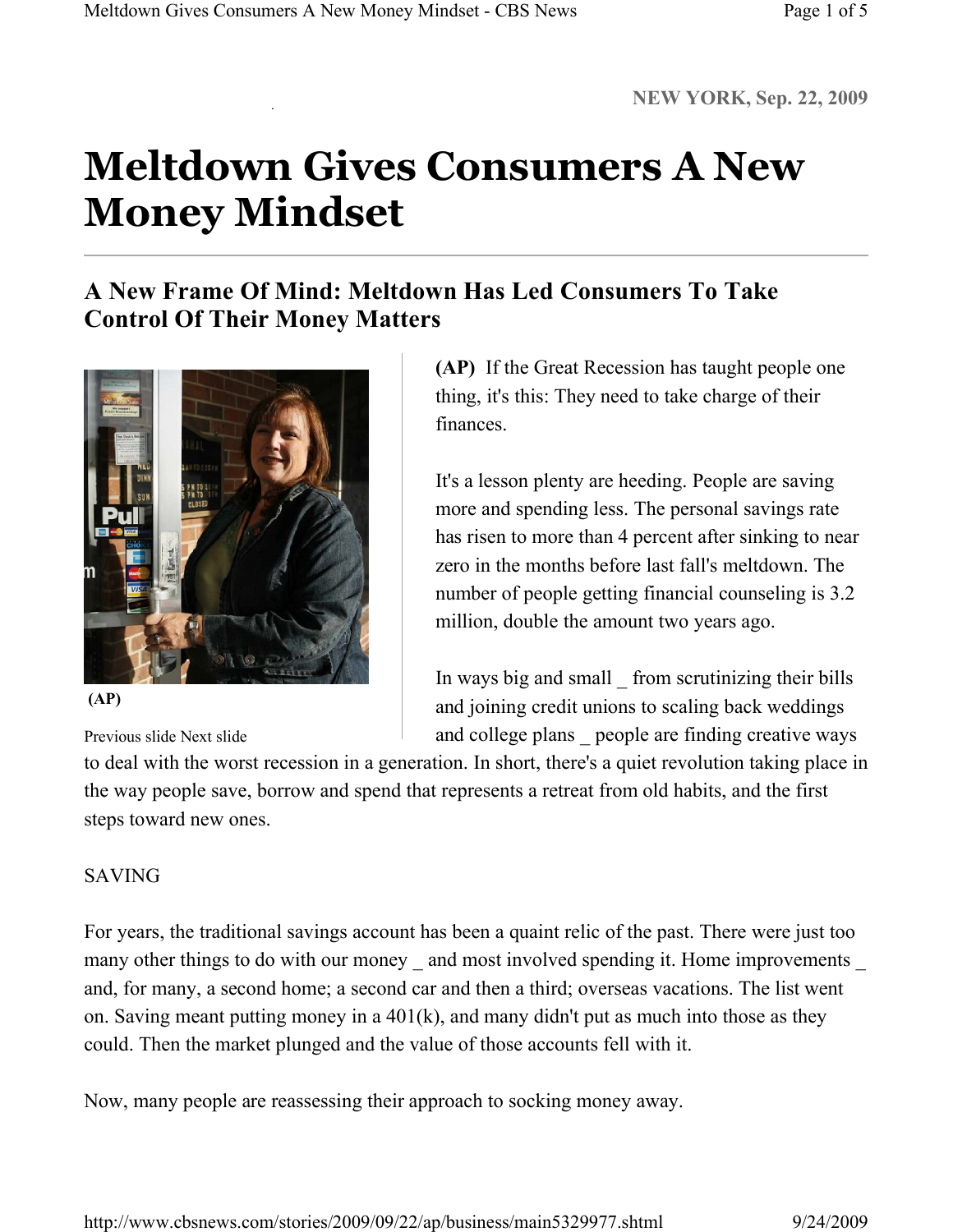While personal income is down slightly since the recession officially began in late 2007, the personal savings rate is rising. In 2007 the savings rate stood at 1.7 percent of after-tax income. That climbed to 2.7 percent in 2008, and in July \_ the most recent data available \_ hit 4.2 percent. As people fear losing their jobs, they will save more: Economists expect the savings rate to top 6 percent in coming months if unemployment which was 9.7 percent in August continues to rise.

But people are still saving less than they did in the last major recession in 1982. Back then, the savings rate was 10.9 percent when certificates of deposit were earning more than 12 percent.

These days, it's difficult to earn much on savings. Most bank money-market accounts offer a return of less than 2 percent, and even long-term certificates of deposit offer little more than 2 percent.

Reducing credit card debt can be one of the quickest ways to save. With credit card companies charging more than 13 percent on average \_ and up to 30 percent for people with poor credit reducing or eliminating that monthly payment will save money.

Financial planners used to advise consumers to save enough money to cover their expenses for three months. When the worst of the recession hit, Laurie Siebert of Valley National Advisers in Bethlehem, Pa., already was advising clients to boost their emergency savings to six months. Now, she's urging them to save enough to cover a full year of expenses because credit lines and job security aren't guaranteed.

One big reason to save more now: Homeowners can't depend on rising property values to refinance their mortgages to help cover household expenses.

People are flocking to bank and money management Web sites to compare interest rates and share advice. Traffic to personal financial management Web sites, where users can analyze their saving and spending, has soared. The largest site, Mint.com, saw traffic grow from 200,000 visitors a month in January of last year to more than 1 million a month this year.

Smart consumers treat their savings as an expense and set aside their savings before paying other bills. When the bills are paid off, they shift that money into a savings account.

And if you're not participating in your company's 401(k), start now. If you are and don't save as much as you can, increase your monthly contribution. Remember that you can borrow money to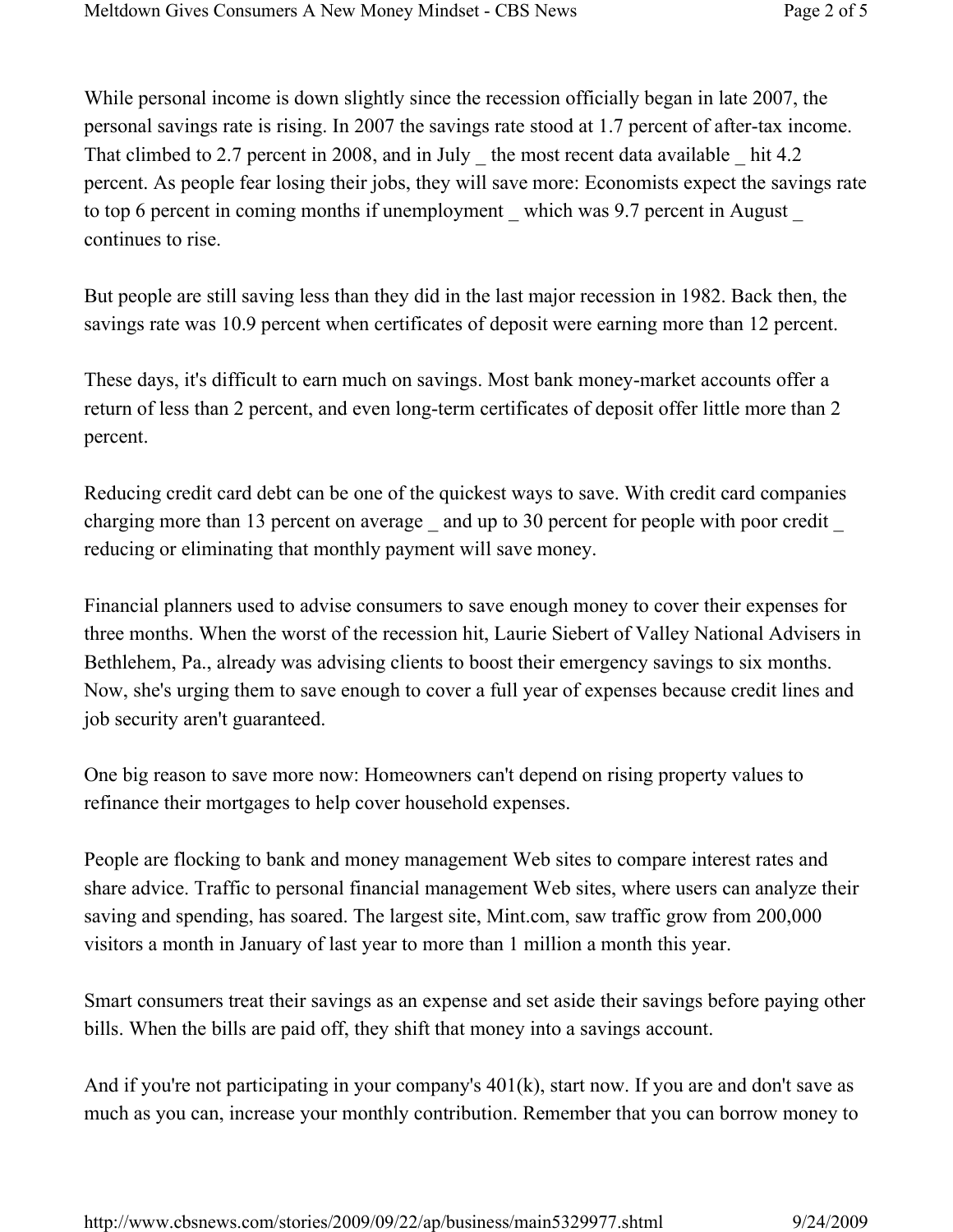help send your kids to college, but there aren't any loans for retirees.

### BORROWING

Credit isn't as easy to get anymore, so people are getting creaive to find new sources of funds.

Bank loan balances declined by 4.6 percent for the year ending in June. But credit union loan balances rose by 4.5 percent, according to industry associations. Credit unions which are nonprofits and weren't as tangled in subprime mortgages \_ are in better shape to make consumer loans.

Borrowers also have begun to explore less-traditional options. The credit crunch helped fuel the growth of what's called peer-to-peer lending, in which companies enable individuals to make loans to one another. One of these startups, The Lending Club, issued 446 loans worth \$4.3 million in August alone. That's more than eight times the \$488,600 in loans the company issued the same month two years earlier. Virgin Money, which facilitates loans between family members and friends, saw its loan volume more than double to \$425 million in June from \$200 million in October 2007.

Though new options have emerged, the subprime mortgage crisis laid bare the reality that easy credit can be dangerous. Over the past year, the government stepped in with tighter regulations and is now considering a new consumer agency to protect people from shady mortgage lenders, abusive credit card fees and other risky financial products.

Many cardholders, meanwhile, have been surprised to see their credit limits cut. Credit card companies slashed limits for 58 million cardholders, or about a third of consumers, in the 12 months ending in April, according to a report issued last month by FICO, the company that produces the most widely known credit scores. A majority of the cardholders had good credit scores when the cuts were made.

Gloria Womelduff says Chase recently lowered her limit to \$7,500 from \$10,000, even though she says she's never late on payments and always pays more than the minimum.

"I'm as squeaky clean as you can get," says Womelduff, 56, a hospital research coordinator in Kansas City, Missouri.

New credit card regulations should mean that fewer consumers are caught by surprise. In the

http://www.cbsnews.com/stories/2009/09/22/ap/business/main5329977.shtml 9/24/2009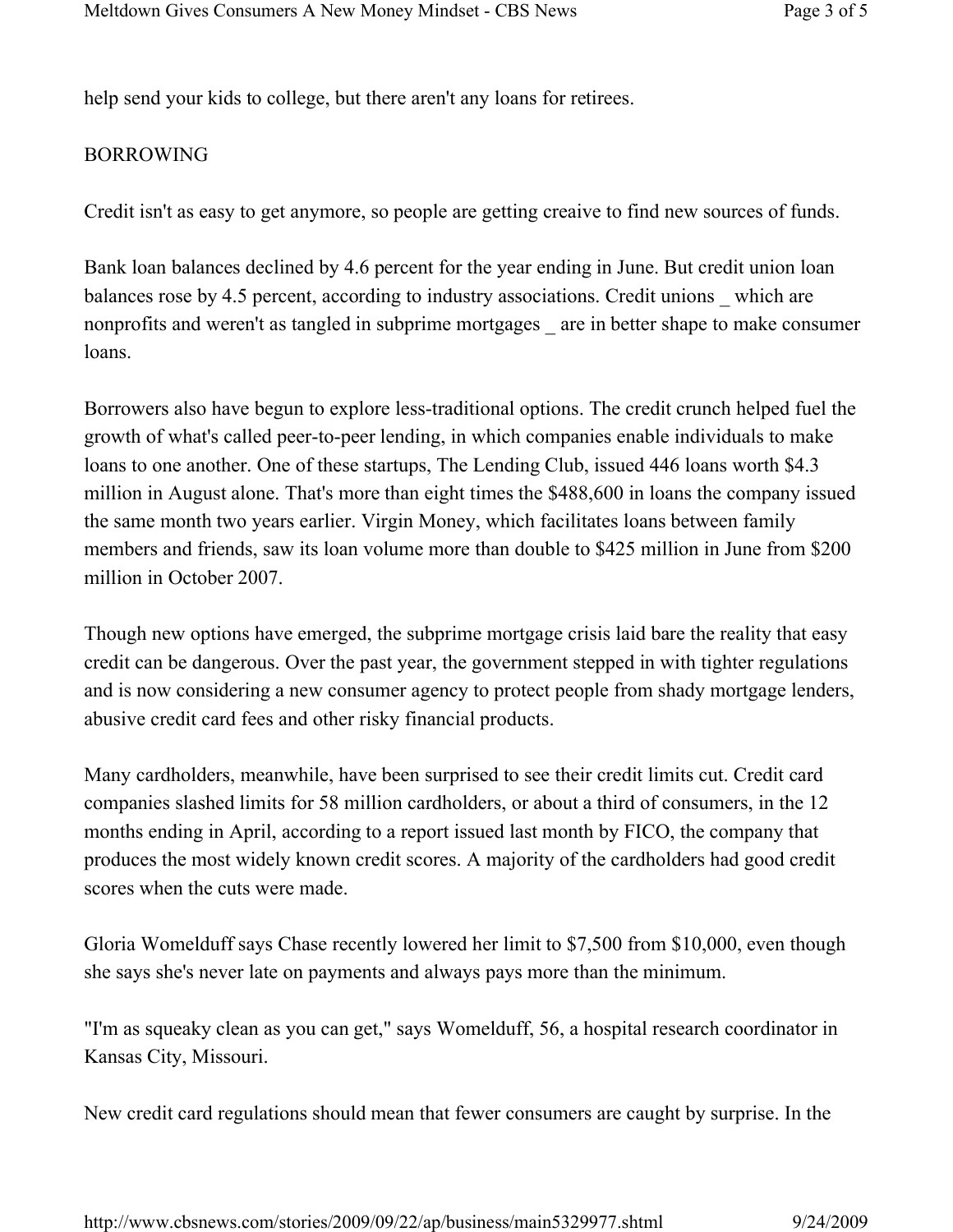months ahead, revamped billing statements will calculate the interest cost of making only minimum payments and show how long it would take to pay off the balance. For many, both numbers may be a shock.

The statements aren't required until February, but borrowing has already grown more prudent. The Federal Reserve says revolving credit — made up primarily of credit cards — declined by \$6.1 billion, or 8.1 percent on an annualized basis, in July. That was part of a record \$21.6 billion retreat in overall borrowing.

There are some things consumers can do to protect their credit: They can pay bills on time and review their credit report at least once a year. Plus, whenever they're using credit, they can factor the cost of the loan into the budget weighing whether the money spent on interest could be better used elsewhere.

### SPENDING

People are saving more and cutting their debts. But at some point, they'll start spending more. Businesses big and small hope so. What's emerging so far, though, is a more prudent consumer.

The use of coupons soared 19 percent in the first six months of this year vs the first half of 2008. People are reading bills more closely, looking for mistakes and to identify unused services that can be eliminated. Legions have sought help online. BillShrink.com allows users to compare the cost of cell phone plans and credit cards, based on actual usage. Visits to the site have grown more than tenfold since the start of the year and hit 650,000 in August.

The changing behavior can be seen in other ways:

\_ Two years ago, the average amount spent on a wedding was \$28,000, according to the Wedding Report, a market research company in Tucson, Ariz. Last year's average: \$21,800. The second quarter of this year: \$16,550  $\,$  42 percent below the 2007 average.

\_ While enrollment numbers aren't yet available, public colleges reported a 14percent spike in applications last spring, suggesting some students and their families are shifting from private schools so they can spend less.

How to spend wisely hasn't changed because of the Great Recession. The rules were just ignored during the good times. They start with creating a budget to project income and expenses and